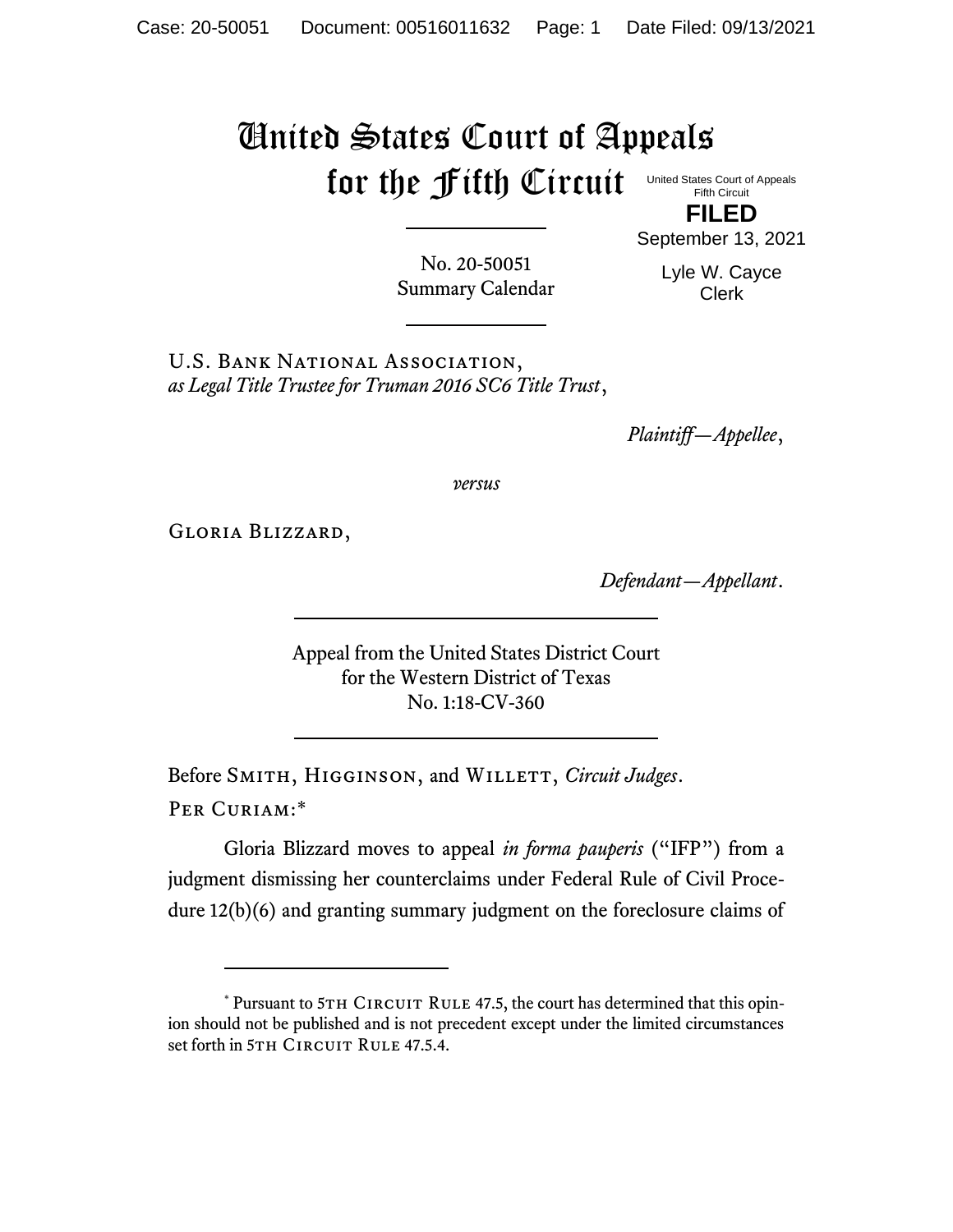## No. 20-50051

U.S. Bank National Association (U.S. Bank) under Federal Rule of Civil Procedure 56(a). The district court construed Blizzard's initial federal pleading as a removal petition based on diversity jurisdiction under 28 U.S.C. § 1332 rather than as a federal civil action under the Racketeer Influenced and Corrupt Organizations Act ("RICO"); 18 U.S.C. § 1964(c).

Both parties contend that we should construe the action as an original federal action. U.S. Bank asserts there is no federal diversity jurisdiction if the action is deemed a removal because Blizzard, a Texas resident, could not properly remove the action from Texas state court under 28 U.S.C. § 1441(b)(2). But § 1441(b)(2) is a waivable procedural requirement, not a rule of subject-matter jurisdiction. *See Adam v. Berry (In re 1994 Exxon Chem. Fire)*, 558 F.3d 378, 392−93 (5th Cir. 2009). Because U.S. Bank did not move to remand and invoke  $\S$  1441(b)(2), and because  $\S$  1332's other requirements are met, the district court had jurisdiction. *See Moss v. Princip*, 913 F.3d 508, 514 n.10 (5th Cir. 2019).

There is some question about Blizzard's financial eligibility to proceed IFP. But we do not address that issue, because she fails to identify any nonfrivolous issue for appeal. *See McGarrah v. Alford*, 783 F.3d 584, 584 (5th Cir. 2015); *Carson v. Polley*, 689 F.2d 562, 586 (5th Cir. 1982).

Blizzard contends that the district court wrongly realigned the parties to make her the defendant rather than a plaintiff, thereby preventing her from developing her RICO claim. Given Blizzard's enigmatic initial pleading, the court did not abuse its discretion by realigning the parties to conform to the state action. *See Lloyd v. Pendleton Land & Expl., Inc.*, 22 F.3d 623, 625 (5th Cir. 1994). Further, the realignment did not prevent Blizzard from raising any issue or asserting a RICO counterclaim.

The district court correctly found that Blizzard's conclusional assertions failed to state a plausible RICO counterclaim. *See Ashcroft v. Iqbal*,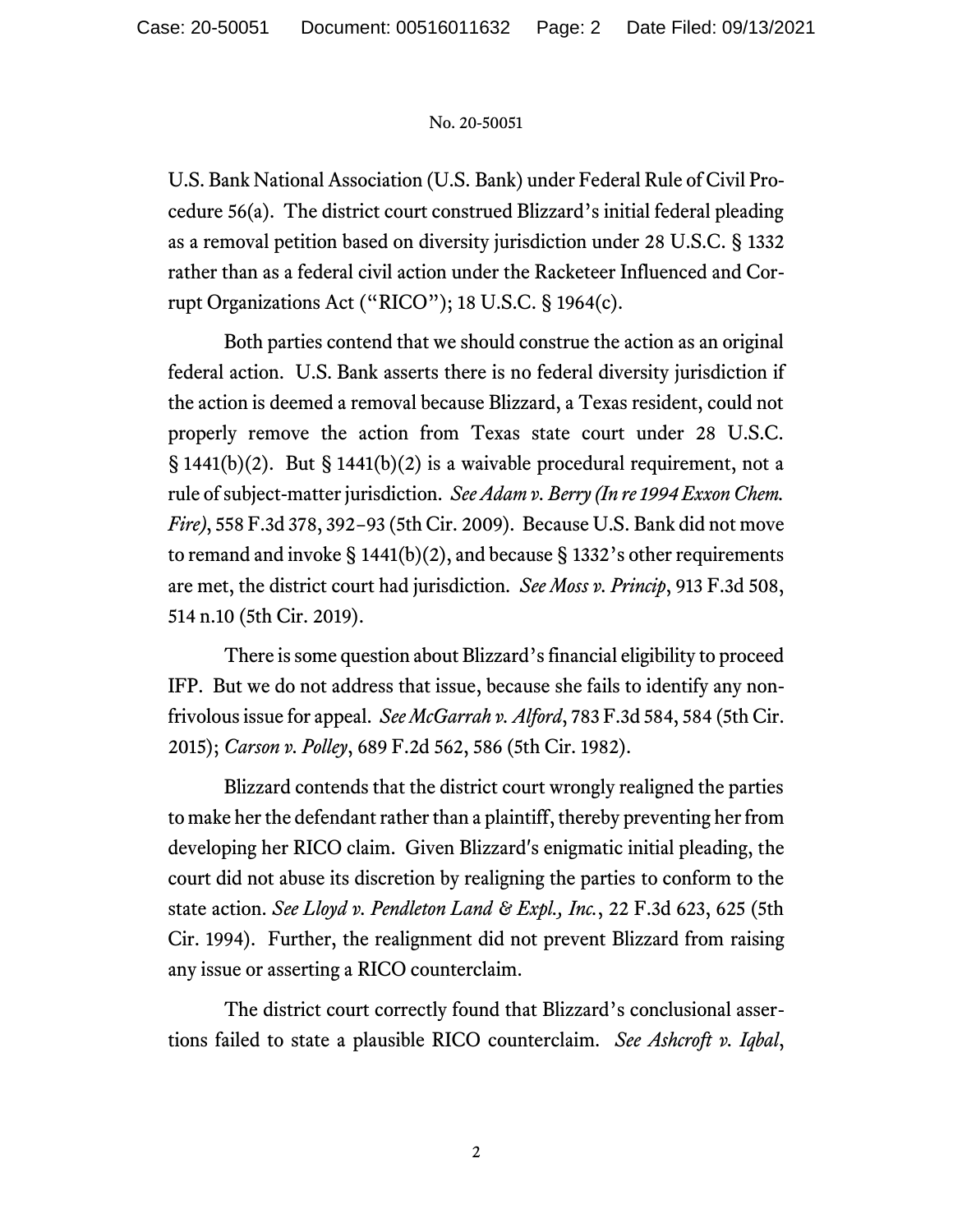## No. 20-50051

556 U.S. 662, 678 (2009); *Bell Atl. Corp. v. Twombly*, 550 U.S. 544, 555 (2007). Neither the realignment nor the dismissal of the RICO counterclaims provides a nonfrivolous issue for appeal.

Although the district court did not explicitly apply claim preclusion (res judicata) or issue preclusion (collateral estoppel), and U.S. Bank did not plead any preclusion doctrine, this court "may raise the issue of res judicata sua sponte as a means to affirm the district court decision." *Russell v. Sun-America Sec., Inc.*, 962 F.2d 1169, 1172 (5th Cir. 1992) (internal quotation marks and citation omitted); *see United Home Rentals, Inc. v. Tex. Real Estate Comm'n*, 716 F.2d 324, 330 (5th Cir. 1983); *Am. Furniture Co. v. Int'l Accommodations Supply*, 721 F.2d 478, 482 (5th Cir. Unit A Mar. 1981). Issue preclusion or collateral estoppel provides that "if a litigant has fully and fairly litigated an issue and lost, then third parties unrelated to the original action can bar the litigant from re-litigating that same issue in a subsequent suit." *United States v. Mollier*, 853 F.2d 1169, 1175 n.7 (5th Cir. 1988); *see United States v. Shanbaum*, 10 F.3d 305, 311 (5th Cir. 1994).

In a foreclosure action in the Western District of Texas, Wilmington Trust, National Association ("Wilmington"), obtained a judgment allowing foreclosure on Blizzard's property. Wilmington assigned the foreclosure rights to U.S. Bank while the case was on appeal; we affirmed. *See Wilmington Trust, N.A. v. Blizzard*, 702 F. App'x 214, 215-18 (5th Cir. 2017). Consequently, Blizzard is precluded by collateral estoppel from relitigating any issue that was "identical to the one involved in the prior litigation," that was "actually litigated in the prior" action, and that was "a critical and necessary part of the judgment in that earlier action." *Rabo Agrifinance, Inc. v. Terra XXI, Ltd.*, 583 F.3d 348, 353 (5th Cir. 2009). Blizzard is precluded from relitigating her contentions that she is not liable for the mortgage debt, that there were defects in the assignment of the foreclosure rights to Wilmington, and that foreclosure is otherwise not warranted.